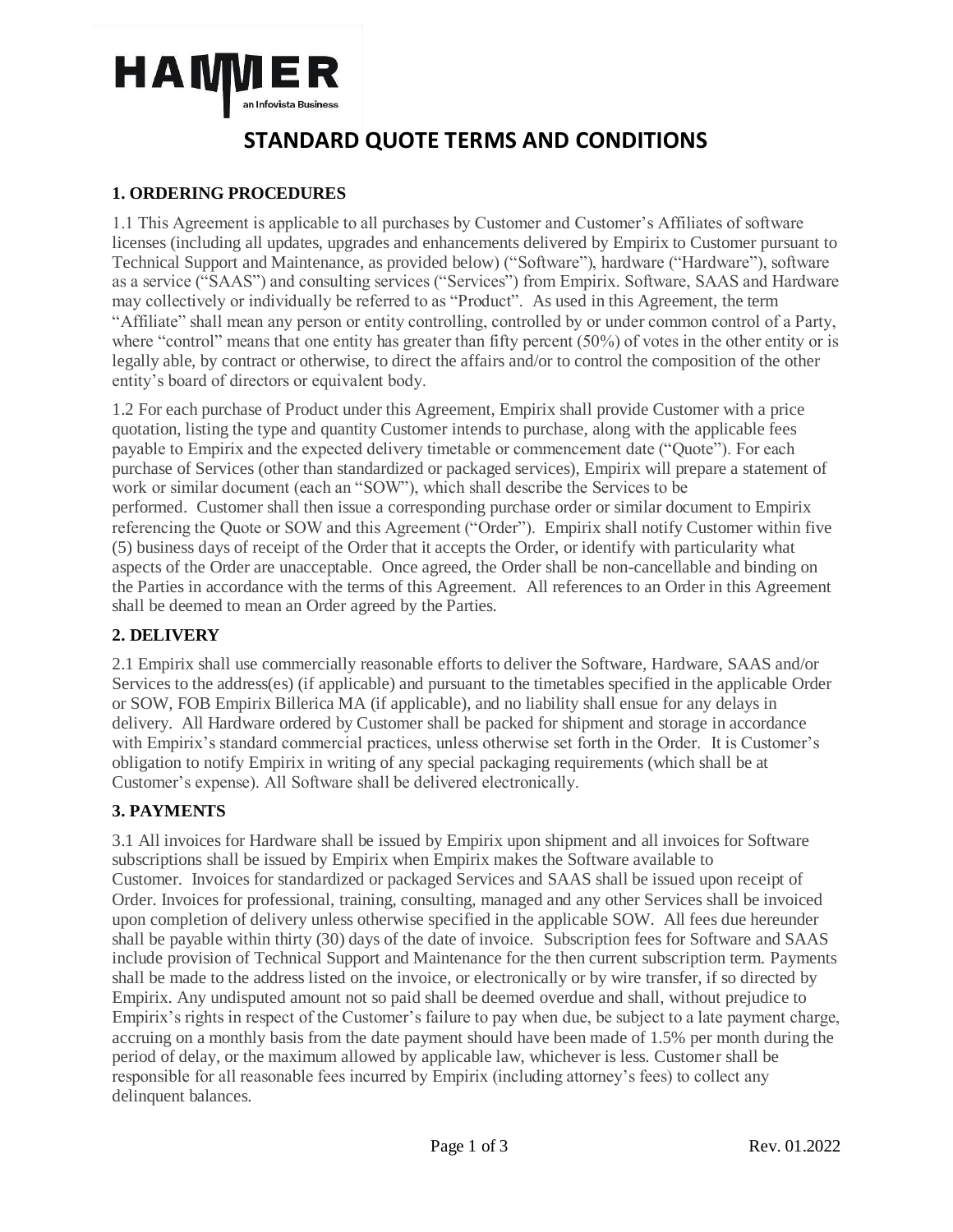

### **STANDARD QUOTE TERMS AND CONDITIONS 4. SOFTWARE LICENSE GRANT**

4.1 Empirix hereby grants to the Customer a non-exclusive, non-sub licensable, non-transferable license to use the Software ordered by Customer for the subscription term set forth in one or more Orders, subject to the terms and conditions of this Agreement. The Customer shall be entitled to make a single copy of the Software exclusively for back-up or disaster-recovery purposes, provided that all copies bear Empirix's proprietary notices. The Customer shall have the right to make copies of the documentation accompanying such Software (the "**Software Documentation**"), in form and quantity as is reasonably required for Customer's internal use of the Software, consistent with the terms and restrictions contained in this Agreement.

4.2 Licensed Software may utilize Open Source Software that may be included as a part of the Software, included in the same medium on which the Software is delivered or as a part of the download of Software received by Customer, or pre-loaded on Hardware. For the purpose of this Agreement, "**Open Source Software**" means any software for which the source code and certain other rights normally reserved for copyright holders are provided under an Open Source Software License or that is in the public domain, and an "**Open Source Software License**" is any license to software that meets the Open Source Definition of the Open Source Initiative at http://www.opensource.org/docs/definition.php. Because Empirix distributes its Software in object code form, Empirix will provide Customer, on request, with the complete corresponding machine readable source code of Open Source Software that is subject to any Open Source License that requires that Empirix provide, without charge (other than a charge for the cost of distribution), source code to the Software, whether in original form or as modified by Empirix, for a period of up to three (3) years after delivery of the Software within which the Open Source Software is included. Any such Open Source Software requested and so received by Customer shall be subject to the applicable Open Source License and this Agreement does not modify or abridge any rights or obligations Customer may have under such Open Source License. Any permitted use or distribution of Open Source Software separate and apart from use of the Software shall be governed by the relevant Open Source License and, with respect to which, Empirix disclaims all warranties and indemnification obligations.

#### **5. SAAS**

5.1 Empirix will (a) make the SAAS available to Customer pursuant to this Agreement and the applicable Order, (b) provide Technical Support and Maintenance for the SAAS to Customer at no additional charge, and (c) provide the SAAS in accordance with applicable laws and government regulations when used according to this Agreement and the documentation accompanying such SAAS (the "**SAAS Documentation**").

5.2 Unless otherwise provided in the applicable Order, (a) SAAS is purchased as a subscription, (b) subscriptions may be added during a subscription term at the same pricing as the underlying subscription pricing, prorated for the portion of that subscription term remaining at the time the subscriptions are added, and (c) any added subscriptions will terminate on the same date as the underlying subscriptions.

5.3 SAAS is subject to usage limits, including, for example, the quantities specified in Orders. Unless otherwise specified, (a) a quantity in an Order refers to users, and the SAAS may not be accessed by more than that number of users, (b) a user's password may not be shared with any other individual, and (c) a user identification may be reassigned to a new individual replacing one who no longer requires ongoing use of the SAAS. If Customer exceeds a contractual usage limit, Empirix may work with Customer to seek to reduce Customer's usage so that it conforms to that limit. If, notwithstanding Empirix's efforts, Customer is unable or unwilling to abide by a contractual usage limit, Customer will execute an Order for additional quantities of the applicable SAAS promptly upon Empirix's request, and/or pay any invoice for excess usage in accordance with Section 3 hereof.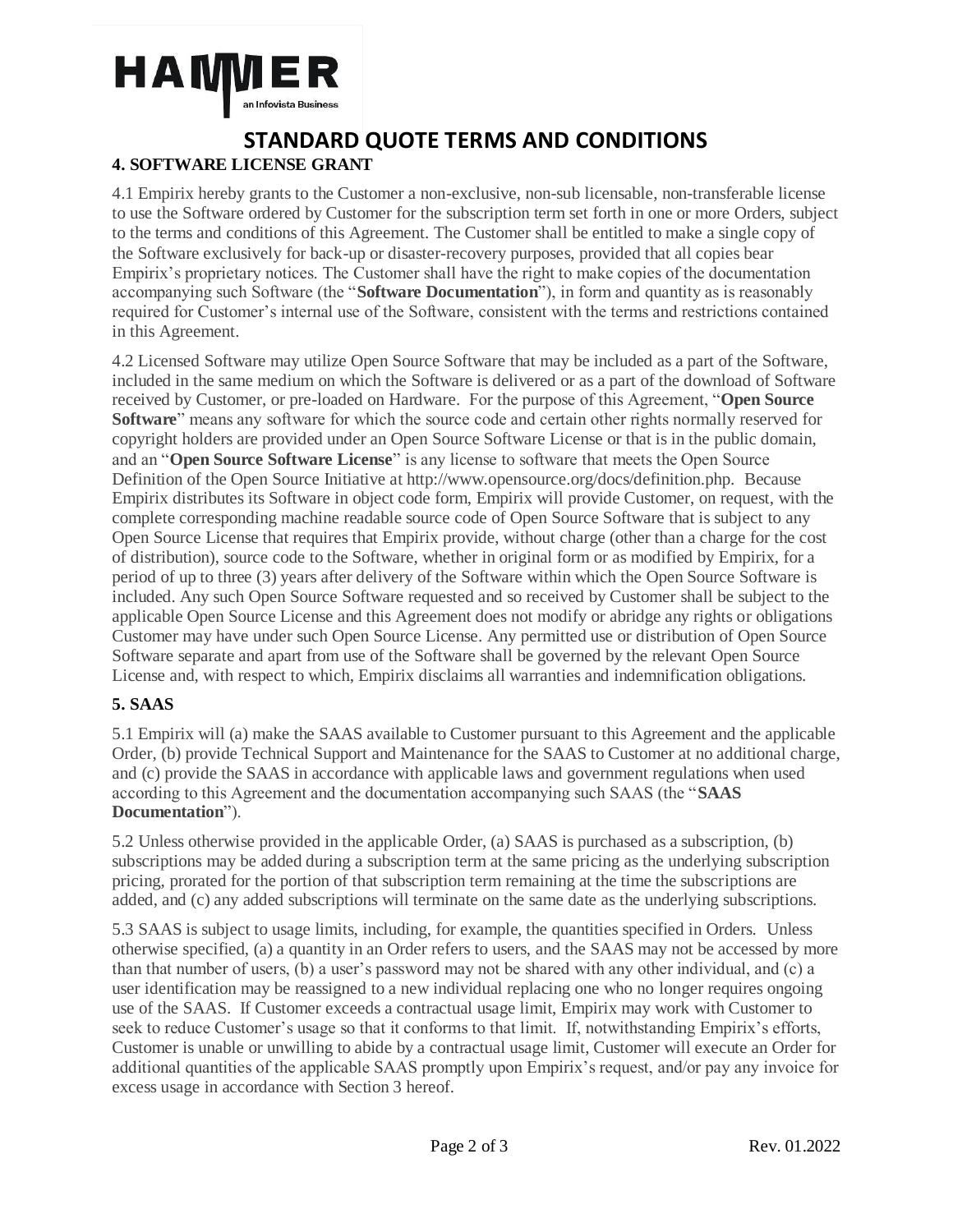

5.4 Customer will (a) be responsible for users' compliance with this Agreement, (b) be responsible for the accuracy, quality and legality of Customer data and the means by which Customer acquired Customer data, (c) use commercially reasonable efforts to prevent unauthorized access to or use of SAAS, and notify Empirix promptly of any such unauthorized access or use, and (d) use the SAAS only in accordance with the SAAS Documentation and applicable laws and government regulations.

5.5 In addition to the restrictions set forth in Section 6 hereof, Customer will not (a) interfere with or disrupt the integrity or performance of any SAAS or third-party data contained therein, (b) attempt to gain unauthorized access to the SAAS or its related systems or networks, (c) permit direct or indirect access to or use of any SAAS in a way that circumvents a contractual usage, (d) copy the SAAS or any part, feature, function or user interface thereof, (e) frame or mirror any part of the SAAS, other than framing on Customer's own intranets or otherwise for its own internal business purposes or as permitted in the Documentation, and (f) access the SAAS in order to build a competitive product or SAAS.

5.6 Customer grants Empirix and its hosting providers a worldwide, limited-term license to host, copy, transmit and display Customer data as necessary for Empirix to provide the SAAS in accordance with this Agreement. Subject to the limited licenses granted herein, Empirix acquires no right, title or interest from Customer or its licensors under this Agreement in or to any Customer data.

#### **6. RESTRICTIONS ON USE**

6.1 Customer grants Empirix and its hosting providers a worldwide, limited-term license to host, copy, transmit and display Customer data as necessary for Empirix to provide the SAAS in accordance with this Agreement. Subject to the limited licenses granted herein, Empirix acquires no right, title or interest from Customer or its licensors under this Agreement in or to any Customer data.

6.2 Customer agrees that it will not alter, modify, vary, or create derivative works based on the whole or any part of the Software or SAAS in any way whatsoever, nor permit any third party to alter, modify, vary, or create derivative works based on the whole or any part of the Software or SAAS; and Customer shall not make or permit to be made any translation, alteration, adaptation, enhancement, modification, update or addition to, nor decompile, reverse engineer or disassemble the Software or SAAS without the prior written consent of Empirix.

6.3 When Software is licensed as a part of, in conjunction with, or intended to be used with Hardware, Customer may only use the Software with the Hardware. The Software may include license management components designed to administer usage rights and restrictions. Customer agrees not to circumvent or attempt to circumvent such technical means for the purpose of enabling usage rights above those purchased by Customer. The nature of the license rights (enterprise-wide, node-locked to a single computer, floating, etc.) procured is noted in the applicable Quote. Unless otherwise stated in a Quote, Customer may only deploy a single instance of the Software at a single location. Any increase in use of the Software in excess of applicable restrictions may subject Customer to payment of additional fees.

6.4 Empirix and its licensors shall have the right, on reasonable notice, during normal business hours, to audit Customer's use of the Software and SAAS to confirm Customer's compliance with the terms of this Agreement and any applicable license restrictions. To the extent such audit indicates that Customer's use of the Software and SAAS exceeds the rights granted to Customer, then Customer shall pay Empirix the applicable additional fees within thirty (30) days of the date of invoice. The cost of the audit shall be borne by Empirix unless the audit reveals underpayment by Customer of more than ten percent (10%), in which case the cost shall be borne by Customer.

### **7. TECHNICAL SUPPORT AND MAINTENANCE**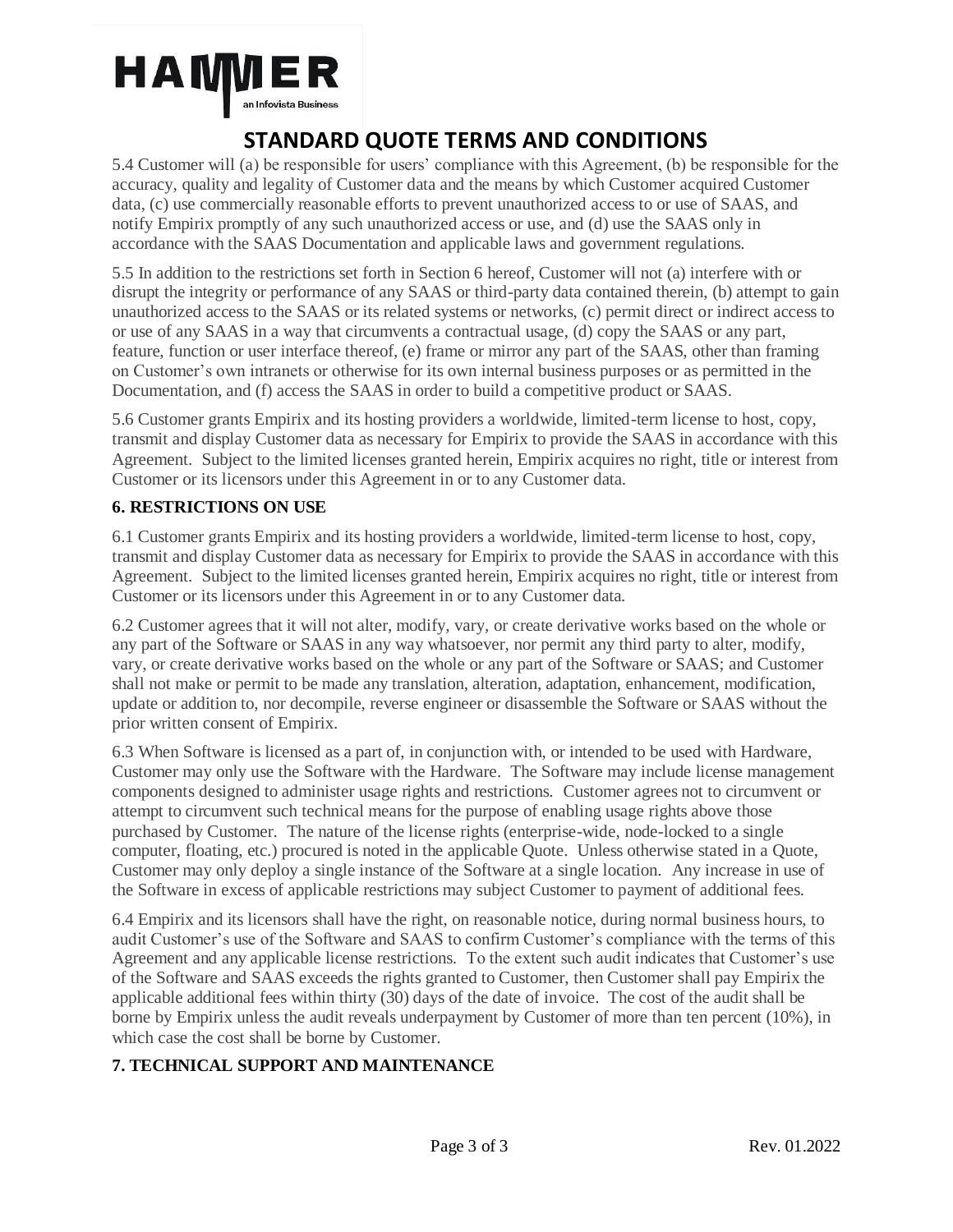

7.1 Empirix's policy and terms governing the provision of Technical Support and Maintenance is described on its [website](https://18k1a11pzatb18ebp03ur3jr-wpengine.netdna-ssl.com/wp-content/uploads/2019/07/Support_and_Maintenance_Agreement_v2018.pdf) ("**Technical Support**"). Empirix will, subject to the payment of the corresponding subscription fee, provide Technical Support for the duration of the subscription term (the "**Support Period**"). Technical Support fees are non-refundable.

### **8. WARRANTIES**

8.1 Customer acknowledges that Software is not error-free. Empirix warrants however that, for a period of ninety (90) days following delivery (the "**Software Warranty Period**"), the Software, when installed and used in accordance with the Software Documentation, will operate and perform in all material respects in accordance with the Software Documentation ("**Conform**"). A minor discrepancy between the actual operation or performance of the Software and as described in the Software Documentation shall not be considered a failure to Conform. Customer's exclusive remedy and Empirix's sole liability under this warranty shall be for (a) Empirix to attempt, through reasonable efforts, to correct any failure of the Software to Conform, if such failure is reported to Empirix within the Software Warranty Period and Customer, at Empirix's request, provides Empirix with sufficient information (which may include access to Customer's computer system for use of Customer's copy of the Software by Empirix or its designated personnel) to reproduce the defect in question, and (b) if Empirix is unable to remedy the failure within a reasonable number of attempts, to refund the portion of the pre-paid fees paid by Customer for the unused subscription period for the Software, and the fees paid for the associated Hardware, if applicable, after Customer has returned the Software, and Hardware, if applicable.

8.2 Customer acknowledges that SAAS is not error-free. Empirix warrants however that the SAAS, when used in accordance with the SAAS Documentation, will operate and perform in all material respects in accordance with the SAAS Documentation. A minor discrepancy between the actual operation or performance of the SAAS and as described in the SAAS Documentation shall not be considered a breach of the foregoing warranty. Customer's exclusive remedy and Empirix's sole liability under this warranty shall be for (a) Empirix to attempt, through reasonable efforts, to correct any warranty breach, if Customer, at Empirix's request, provides Empirix with sufficient information (which may include access to Customer's computer system for use of the SAAS by Empirix or its designated personnel) to reproduce the defect in question, and (b) if Empirix is unable to remedy the failure within a reasonable number of attempts, to refund the portion of the pre-paid fees paid by Customer for the unused subscription period for the SAAS.

8.3 Empirix warrants that, for a period of one (1) year following delivery (the "**Hardware Warranty Period**"), the Hardware shall be in good working order and will operate and perform in all material respects to the relevant Hardware specifications. Customer's exclusive remedy and Empirix's sole liability under this warranty shall be for Empirix to provide during the Hardware Warranty Period, at no additional charge to Customer, the parts and labor necessary to restore the Hardware to good working order. Customer shall notify Empirix of the failure of any of the Hardware to perform in accordance with the applicable specifications, and thereafter, pursuant to Empirix's direction, arrange for the delivery of the damaged Hardware to Empirix or its designee for repair or replacement.

8.4 Customer acknowledges and agrees that the Hardware is intended for use solely with the Software and with other programs that are approved for installation by Empirix, and therefore the warranties in Sections 8.1 and 8.3 above shall become void and of no further force and effect if: (a) any software or program other than the Software is installed on the Hardware unless such program is approved for such installation by Empirix or reasonably contemplated by the Software Documentation or Hardware specifications, or (b) Customer integrates the Hardware or Software with any third party products other than those certified as compatible by Empirix or reasonably contemplated by the Software Documentation or Hardware specifications.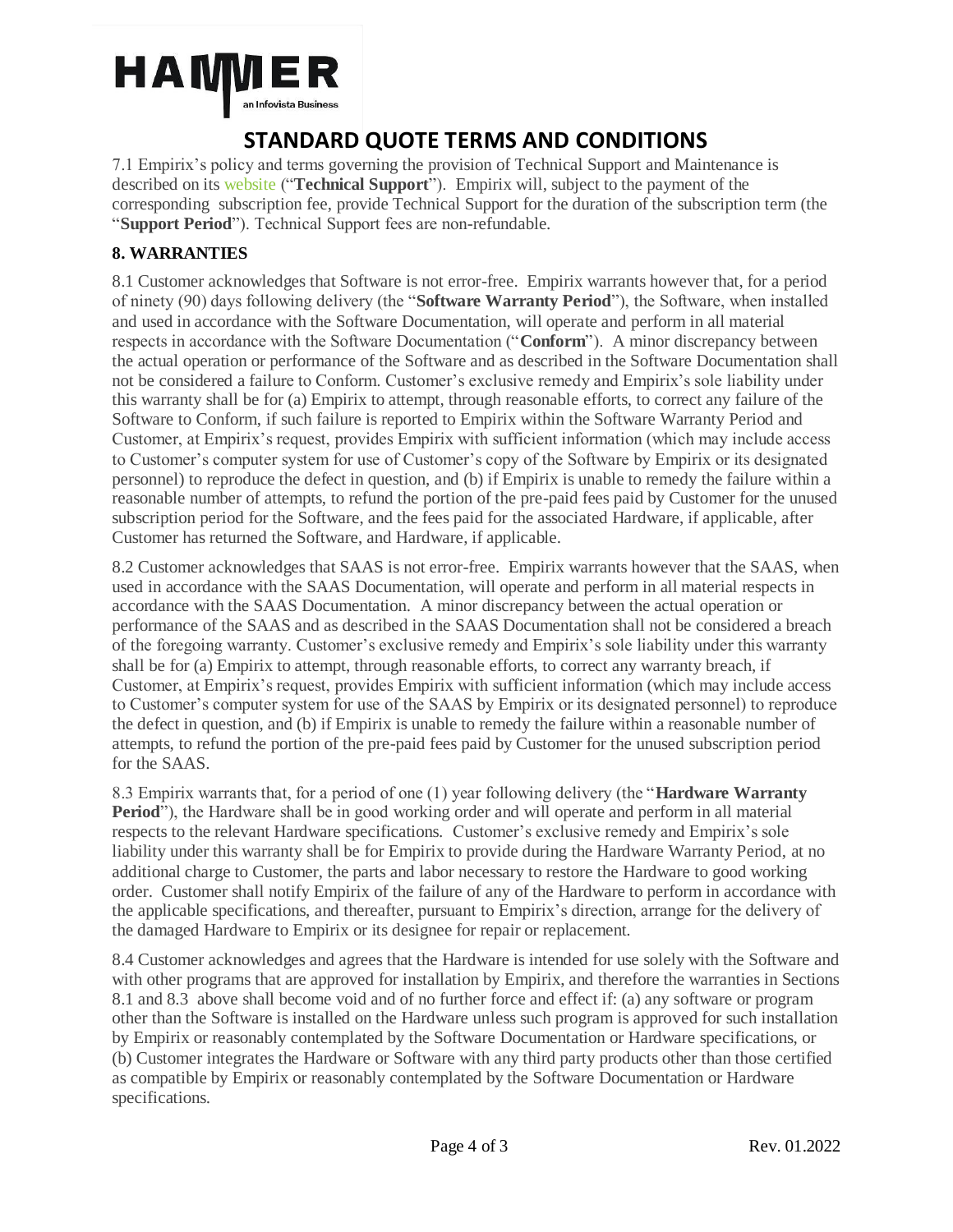

8.5 Customer acknowledges that certain third party software (including but not limited to the operating system and anti-virus software that ships with certain Hardware) and third party hardware products (together, "**Third Party Products**") are provided by Empirix as a "pass through" to Customer, and such Third Party Products are covered by a warranty offered by the third party hardware or software vendor, not Empirix. Customer acknowledges and agrees that Empirix makes no warranty of any kind with respect to such Third Party Products, and agrees to look solely to the applicable vendor for warranty support for such Third Party Products.

8.6 The Products are not fault-tolerant and are not designed, manufactured or intended for use for testing of on-line control equipment in hazardous environments requiring fail-safe performance, such as the operation of nuclear facilities, aircraft navigation or communication systems, air traffic control, direct life support machines, or weapons systems, in which the failure of the Products could lead directly to death, personnel injury or severe physical or environmental damage ("**High Risk Activities**"). Accordingly, Empirix and its suppliers specifically disclaim any express or implied warranty of fitness for High Risk Activities and no license or right is granted to use the Products for such activities.

### **9. PERFORMANCE OF SERVICES**

9.1 Empirix warrants that all Services shall be performed in a competent and professional manner. The parties agree that, unless otherwise stated in an SOW or an Order, all Services shall be completed by Empirix within six (6) months of the date of the Order. Any Services not so completed or delivered by such date (other than due to Empirix delay) shall be considered rendered and payment therefore due when invoiced. Any prepayments for such Services shall be nonrefundable. For Services offered pursuant to a monthly or annual subscription, the parties agree that any such subscription must commence within six (6) months of the date of the applicable Order, and that such Services shall be deemed commenced by such date in the absence of agreement between the parties to the contrary. Customer is responsible for all reasonable travel and expenses incurred while delivering services. Empirix may, in its discretion, utilize subcontractors for any service offering provided that Empirix shall be responsible for the conduct and actions of its subcontractors.

#### **10. OWNERSHIP**

10.1 Except for the license rights granted hereunder, all right, title and interest in and to the Software, SAAS, Software Documentation and SAAS Documentation (as well as all test scripts and other similar items delivered by Empirix to Customer) shall be retained by Empirix and its suppliers.

10.2 Subject to Empirix's reserved rights in the Empirix Property (as described below), all deliverables arising out of Services shall belong to Empirix however Customer shall receive a perpetual license to use such deliverables upon full payment. In performing the Services, including developing the deliverables, Empirix may utilize its own proprietary software programs, program code, information or trade secrets ("**Empirix Property**"). Empirix shall retain all ownership rights in and to the Empirix Property. Empirix shall retain the unlimited right to use and to sublicense to others the ideas, concepts, techniques or other expertise which it developed or employed in providing the Services or creating the deliverables, in any products and for any purposes (including providing services and developing deliverables for other customers) whatsoever, so long as in doing so Empirix does not disclose any Customer Confidential Information.

#### **11. INDEMNITY**

11.1 Subject to Empirix's reserved rights in the Empirix Property (as described below), all deliverables arising out of Services shall belong to Empirix however Customer shall receive a perpetual license to use such deliverables upon full payment. In performing the Services, including developing the deliverables, Empirix may utilize its own proprietary software programs, program code, information or trade secrets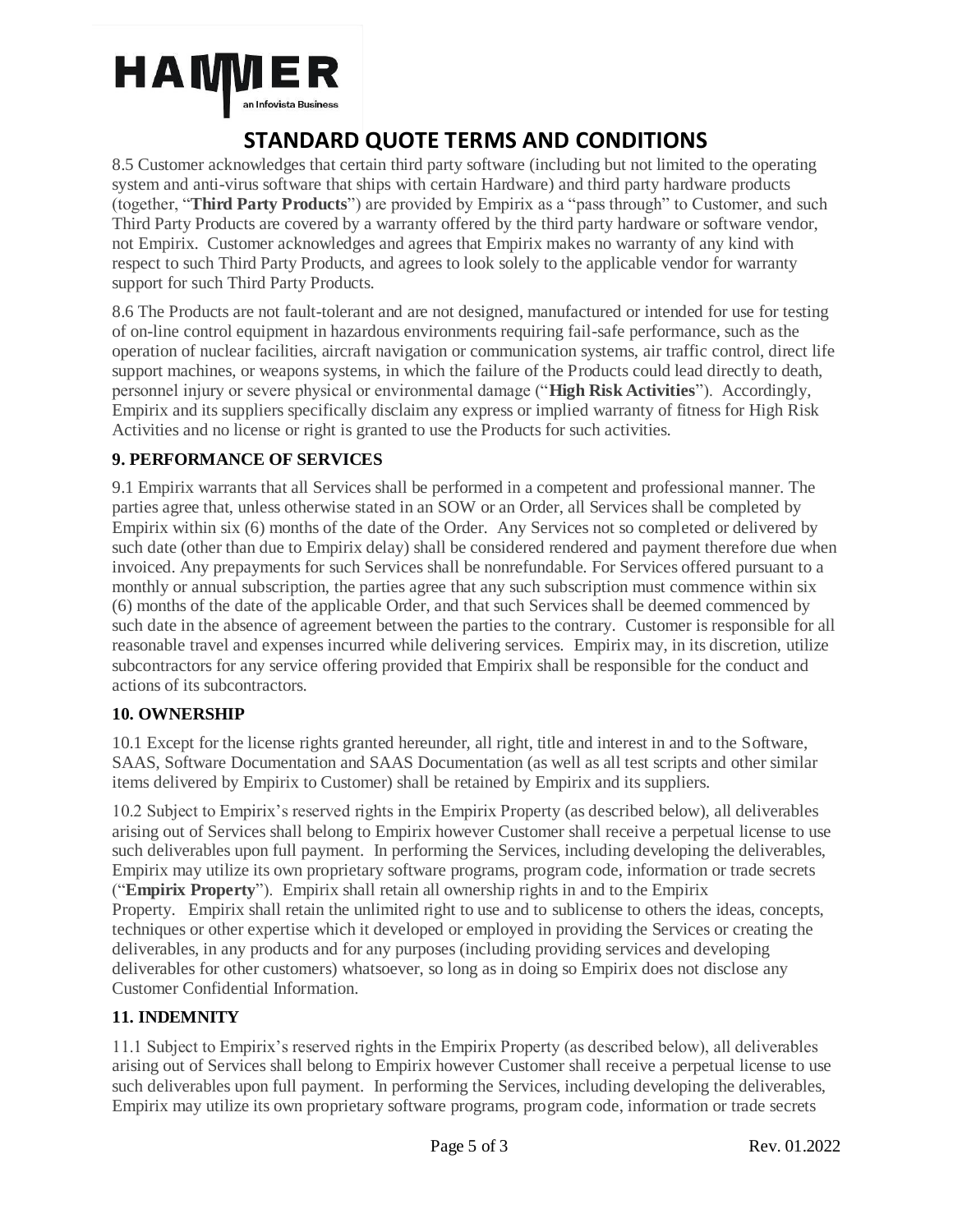

("**Empirix Property**"). Empirix shall retain all ownership rights in and to the Empirix Property. Empirix shall retain the unlimited right to use and to sublicense to others the ideas, concepts, techniques or other expertise which it developed or employed in providing the Services or creating the deliverables, in any products and for any purposes (including providing services and developing deliverables for other customers) whatsoever, so long as in doing so Empirix does not disclose any Customer Confidential Information.

11.2 If all or any part of the Software or SAAS is, or in the opinion of Empirix may become, the subject of any claim or suit for Infringement, or in the event of any adjudication that the Software or SAAS or any part thereof does infringe, or if the use of the Software or SAAS or any part thereof is enjoined, Empirix may, at its expense and discretion do one or more of the following things: (a) procure for the Customer the right to use the Software or SAAS or the affected part of the Software or SAAS; (b) replace the Software or SAAS or the affected part of the Software or SAAS with other software providing substantially similar functionality; (c) modify the Software or SAAS or the affected part of the Software or SAAS to make it non-infringing; or (d) if none of the foregoing remedies are, in the sole discretion of Empirix, commercially feasible, refund the portion of the pre-paid fees paid by Customer for the unused subscription period for the Software or SAAS, as applicable, and terminate Customer's right to use the Software or SAAS, as applicable.

11.3 Empirix shall have no obligations under this Section to the extent that a claim is based upon: (a) the use of any prior version of the Software if such infringement would have been avoided by the use of the then-current version, which version has been provided by Empirix to Customer; (b) the combination, operation or use of the Software or SAAS with software or data that was not provided by Empirix, if such infringement would have been avoided in the absence of such combination, operation or use; or (c) the use of the Software or SAAS on or in connection with a computer system other than as specified in the Software Documentation.

11.4 This Section states the entire liability of Empirix and the exclusive remedy of the Customer with respect to any alleged infringement of any third party rights.

### **12. LIMITATIONS OF WARRANTIES AND LIABILITY**

12.1 EXCEPT AS EXPRESSLY SET FORTH IN THIS AGREEMENT, No warranty, whether express or implied, is made with respect to the SOFTWARE, SAAS, hardware, Software Documentation, SAAS DOCUMENTATION or services, including, without limitation, any implied warranty of merchantability, fitness for a particular purpose, or non-infringement.

12.2 Except for misappopriation by customer of any of empirix's intellectual property rights OR LIABILITY ARISING FROM BREACH OF SECTION 14 *CONFIDENTIALITY* (in all cases, for which no limit applies),

[I.] Whether or not such party has been advised of the possibility of such loss, neither Empirix nor Customer, nor any of their respective PARENTs, subsidiaries or licensors, shall be liable for any other indirect, special, incidental or consequential loss, including but not limited to loss of revenue, loss of profits, loss of business or goodwill, however caused, or otherwise be liable in contract, tort, negligence, STRICT LIABILITY and whether such loss arises out of or in connection with the Use of the software, saas, HARDWARE, SERVICES or otherwise under THIS Agreement; AND

[II.] The maximum liability of Empirix AND CUSTOMER for claims arising from or in connection with this Agreement shall be the FeeS PAID TO EMPIRIX for the software, saas, hardware or services giving rise to the claim.

### **13. TERM AND TERMINATION**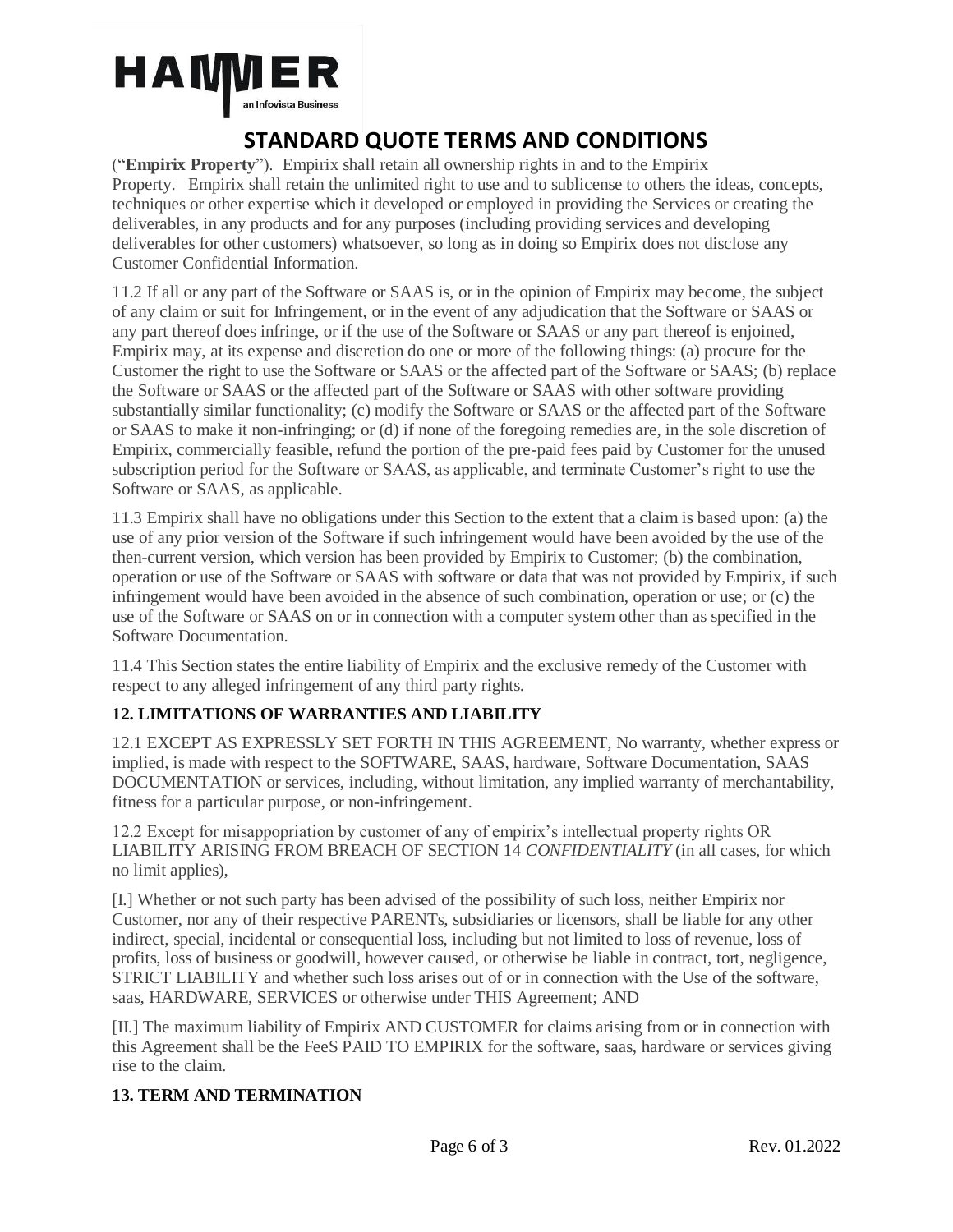

13.1 Unless earlier terminated as set forth herein, this Agreement shall have an initial term of one (1) year, beginning on the date of the Quote and shall thereafter continue indefinitely until terminated by either party upon ninety (90) days prior written notice to the other.

13.2 Either Empirix or Customer may terminate this Agreement and/or any specific Order or SOW upon the other party's material breach of this Agreement, such SOW or Order, provided that (a) the nonbreaching party shall first have sent written notice to the breaching party describing the breach in reasonable detail and demanding that it be cured, and (b) the breaching party does not cure the breach within thirty (30) days following its receipt of such notice.

13.3 On termination due to Customer's breach, all rights and licenses granted to the Customer under the specific Order or SOW shall terminate, the Customer shall cease to use such Software (and Hardware, if applicable) and SAAS, shall return the applicable Software Documentation and SAAS Documentation (whether or not modified or merged into other materials) to Empirix and shall certify in writing to Empirix that all copies (in any form or media) of the same have been destroyed or returned to Empirix.

13.4 Termination by Empirix shall not relieve the Customer from making payments for Software, SAAS, Hardware or Services delivered prior to termination and shall not prevent either party from pursuing any other available remedies. The provisions of Sections 4, 5, 6, 7 and 8 (but only for subscriptions that have not been terminated and further with respect to Section 8, so long as the relevant warranty period has not expired), 10 through 12, 13.4, 14, and 18 shall survive termination or expiration of this Agreement.

### **14. CONFIDENTIALITY**

14.1 Each party may have access to information that is confidential to the other party ("Confidential Information"). Confidential Information shall include all written or oral information that is (i) clearly identified in writing at the time of disclosure as confidential, or (ii) that a reasonable person at the time of disclosure reasonably would assume, under the circumstances, to be Confidential Information. Confidential Information may include, without limitation, software programs, technical data, methodologies, know-how, processes, designs, new products, marketing plans, and customer or prospect names and/or information. Confidential Information also includes all information received from third parties that either party is obligated to treat as confidential. The Software, SAAS, Software Documentation and SAAS Documentation, this Agreement, and Empirix's price lists, shall at all times be considered Confidential Information of Empirix whether or not identified as such orally or in writing.

14.2 A party's Confidential Information shall not include information that (i) is or becomes a part of the public domain through no act or omission of the other party; (ii) was in the other party's lawful possession prior to the disclosure and had not been obtained by the other party either directly or indirectly from the disclosing party; (iii) is lawfully disclosed to the other party by a third party without restriction on disclosure; or (iv) is independently developed by the other party without use of or reference to the other party's Confidential Information. In addition, nothing in this Section will be construed to prohibit disclosure of Confidential Information to the extent that such disclosure is required by law or valid order of a court or other governmental authority; *provided, however,* that the responding party shall first have given notice to the other party and the responding party shall have made a reasonable effort (at the other party's cost and expense) to restrict the scope of disclosure to the greatest extent reasonably possible and to obtain a protective order requiring that the Confidential Information so disclosed be used only for the purposes for which the order was issued.

14.3 The parties agree, unless required by law, not to make each other's Confidential Information available in any form to any third party or to use each other's Confidential Information for any purpose other than in the performance of this Agreement. Each party agrees to take all reasonable steps to ensure that Confidential Information is not disclosed or distributed by its employees or agents in breach of this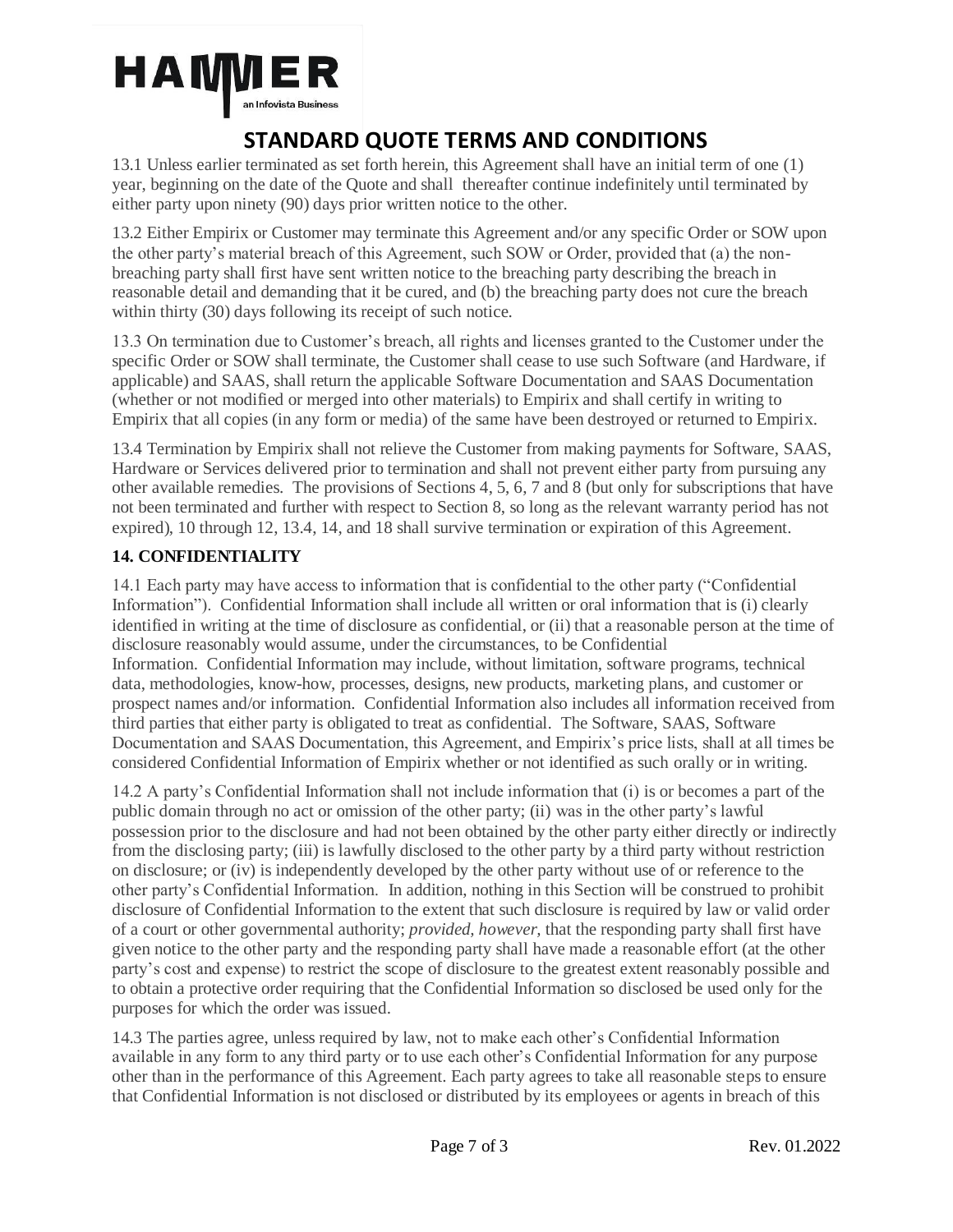

Agreement. The parties agree to hold each other's Confidential Information in confidence during the term of this Agreement and for a period of three (3) years thereafter.

14.4 Each party acknowledges and agrees that, due to the unique nature of Confidential Information, there can be no adequate remedy at law for breach of this Section and that such breach would cause irreparable harm to the non-breaching party; therefore, the non-breaching party shall be entitled to seek immediate injunctive relief, in addition to whatever remedies it might have at law or under this Agreement.

14.5 Unless otherwise expressly agreed in writing by Empirix, Customer shall not provide Empirix access to any personally identifiable information, whether of Customer or its customers. All data provided to Empirix is presumed to be non-production data.

14.6 Customer grants permission to Empirix, the right to use the Customer's  $log<sub>o</sub>(s)$ , trade names and other trademarks for publicity, advertising, promotion and similar public disclosures, including, but not limited to, press releases. Such use may include the incorporation of the foregoing in Empirix's marketing and communication materials, as well as inclusion on Empirix's website. Empirix acknowledges the Customer's right, title and interest in and to Customer's logo(s), trade names and other trademarks, and any copyright registration that has been issued thereon, and will not at any time do or cause to be done any act or thing contesting any such right, title or interest

### **15. NOTICES**

15.1 All notices shall be in writing and given by personal delivery, certified mail, return receipt requested, or by commercial overnight courier for next business day delivery, to the addresses and to the persons listed on the Quote. Notice shall be deemed given three (3) business day after mailing in country and ten (10) business days after mailing internationally, or the next business day after delivery to such overnight courier (unless the return receipt or the courier's records evidence a later delivery).

### **16. EXPORT CONTROLS**

16.1 No Software, SAAS or underlying information or technology may be downloaded or otherwise exported or re-exported (i) into (or to a national or resident of) Cuba, Sudan, North Korea, Iran, Syria or any other country to which the U.S. has embargoed goods; or (ii) to anyone on the U.S. Treasury Department's list of Specially Designated Nationals or the U.S. Commerce Department's Table of Denial Orders. Customer represents and warrants that it is not located in, under the control of, or a national or resident of any such country or on any such list.

16.2 In addition, if the licensed Software or SAAS is identified as a not-for-export product, then, unless Customer has an exemption from the United States Department of State, the following applies: EXCEPT FOR EXPORT TO CANADA FOR USE IN CANADA BY CANADIAN CITIZENS, THE SOFTWARE, SAAS AND ANY UNDERLYING TECHNOLOGY MAY NOT BE EXPORTED OUTSIDE THE UNITED STATES OR TO ANY FOREIGN ENTITY OR "FOREIGN PERSON" AS DEFINED BY U.S. GOVERNMENT REGULATIONS, INCLUDING WITHOUT LIMITATION, ANYONE WHO IS NOT A CITIZEN, NATIONAL OR LAWFUL PERMANENT RESIDENT OF THE UNITED STATES. BY DOWNLOADING OR USING THE SOFTWARE OR SAAS, YOU ARE AGREEING TO THE FOREGOING AND YOU ARE WARRANTING THAT YOU ARE NOT A "FOREIGN PERSON" OR UNDER THE CONTROL OF A "FOREIGN PERSON."

#### **17. U.S. GOVERNMENT END USERS**

17.1 The Software, SAAS and associated documentation are "commercial computer software" and "commercial computer software documentation," and, as such, the rights of U.S. Government End Users with respect to the Software, SAAS and documentation are as set forth in this Agreement, in accordance with FAR 12.212 or DFARS 227.7202-1, as applicable.